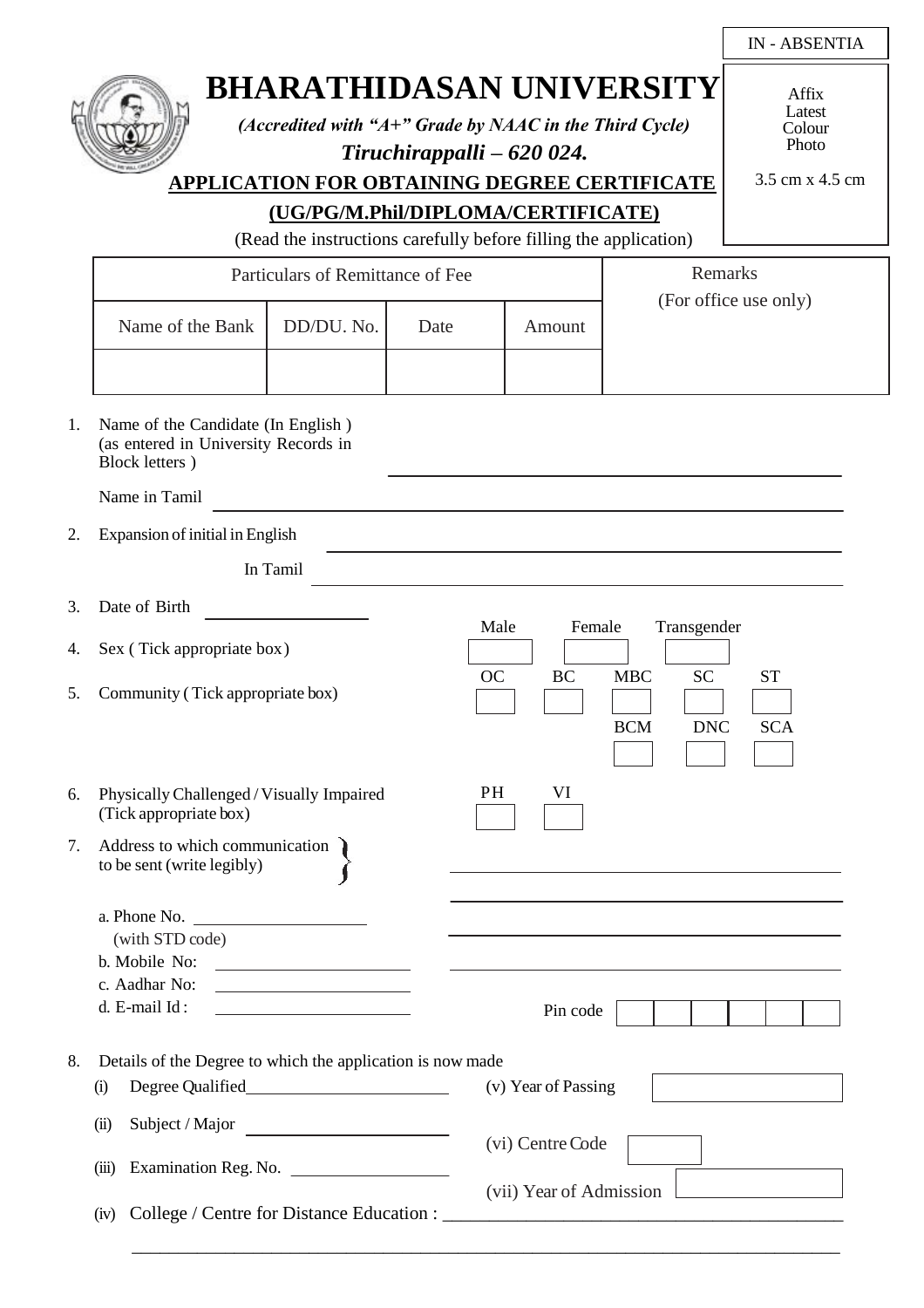| <b>CGPA</b> | Grade | Credit | Performance<br>Classification | <b>Total Marks</b> | Class |
|-------------|-------|--------|-------------------------------|--------------------|-------|
|             |       |        |                               |                    |       |
|             |       |        |                               |                    |       |
|             |       |        |                               |                    |       |

## **PG:**

| <b>CGPA</b> | Grade | Credit | Performance<br>Classification | <b>Total Marks</b> | Class |
|-------------|-------|--------|-------------------------------|--------------------|-------|
|             |       |        |                               |                    |       |

- 9. Whether the candidate has already obtained a Degree? If so, give details
	- a. Name of the Degree and the University from which it was obtained
	- b. Year of Passing Reg. No.

### Application defective in any form or insufficient in particulars will be summarily rejected

#### **ENCLOSURES:**

- 1. Prescribed fee: online payment receipt copy or the Demand Draft.
- 2. Copy of the Provisional Certificate.
- 3. Copy of the Consolidated Marks Statement qualifying for the Present Degree.
- 4. Copy of the Communication if any, for admitting the candidate to present course as received from this office for transfer of College / University.
- 5. Copy of the Transfer Certificate issued by the Principal/Director, Centre for Distance Education.
- 6. Candidates who apply for Post Graduate Degree must enclose their UG Degree Certificate/Basic Degree copy.
- 7. Copy of the ID Proof like Aadhaar Card/Voter ID/Driving License, etc.
- 8. One Passport Size Photo should be enclosed (size 3.5cm x 4.5cm) and the candidate should write his / her name, Register Number & Centre Code of the College/PCP Centre on the back of the photo.

Station :

Date : Signature of the Candidate

Certified that the particulars furnished have been verified and they are correct.

College Seal with date Signature of the Principal / Head of University Department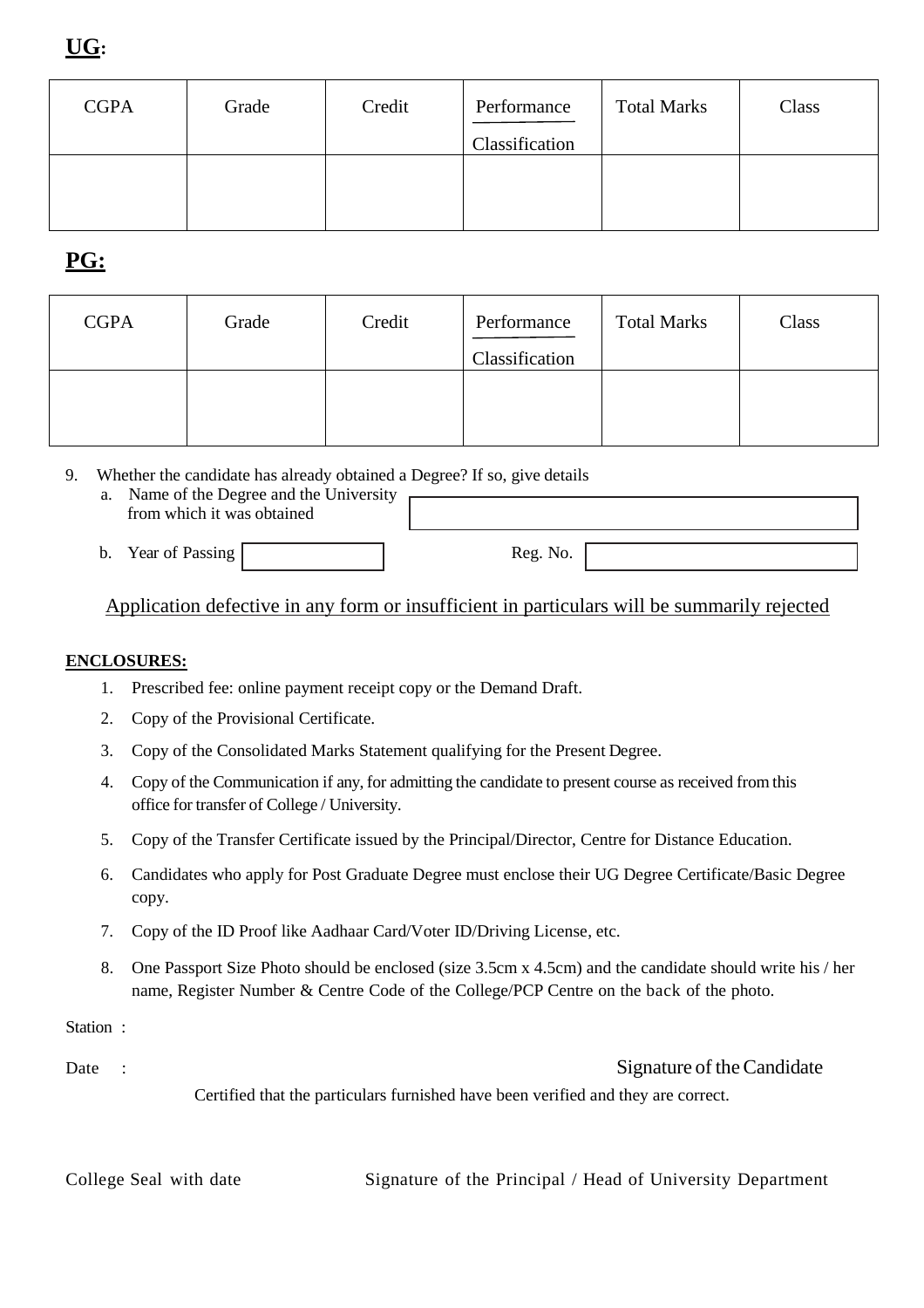# **BHARATHIDASAN UNIVERSITY**

## **TIRUCHIRAPPALLI – 620 024.**

## **DEGREE CERTIFICATE - Instructions to Candidates**

- **1.** All the candidates of the U.G. / P.G. courses who have won Prizes or Medals and the candidates who are qualified for Ph.D. since the last convocation shall be admitted to this convocation In-Person.
- **2.** All other candidates shall be permitted to take their degrees **In–Absentia** only.
- **3.** All the candidates who have undergone the Course in Affiliated Colleges and have passed the qualifying examination shall send their application forms through the respective Colleges only. **THE DEGREE CERTIFICATES OF ALL THE CANDIDATES FROM AFFILIATED COLLEGES WHO ARE ADMITTED INTO THE COVOCATION IN-ABSENTIA SHALL RECEIVE THE DEGREE/ DIPLOMA ONLY THROUGH THE RESPECTIVE COLLEGES.**
- **4.** (a) All the candidates who have already qualified for the degrees and have not applied so far can come to the University **In-Person** and should apply through **Tatkal System**.
	- (b) They have to fill up and submit a separate application form issued by the "**Student Affairs Section**". For more details, visit our University website [\(www.bdu.ac.in\)](http://www.bdu.ac.in/) **"Tatkal"**.
- **5.** The Candidates who have qualified for their programme through Distance Education shall send their application form to The Director, Centre for Distance Education, through their respective PCP centres.
- **6.** The Candidates who have qualified for their programme offered by various departments of Bharathidasan University shall send their application forms through the Head of the Department.
- **7.** (a) Graduates of Bharathidasan University who apply for the following degrees should enclose an attested copy of their original qualifying Degree / Diploma along with the application and the relevant column in the application form should be carefully filled in :

**B.G.L., B.L. (3 YEAR COURSE), B.A. (Academic Law), B.L. (5 Year Course), B. Ed., M.Ed., M.A., M.Sc., M.Com., M.S., M.D., M.E., M.Tech., M.B.A., M.R.Tech., M.C.A., M.R. Sc. (3 Year Course), M.Phil., Ph.D.**

- (b) CANDIDATES WHO HAVE OBTAINED THE BASIC DEGREE FROM UNIVERSITIES OTHER THAN BHARATHIDASAN UNIVERSITY, AND HAVE QUALIFIED FOR A HIGHER / DEGREE AT THIS UNIVERSITY, SHOULD ENCLOSE THEIR ATTESTED COPY OF THE DEGREE CERTIFICATES.
- (c) The Present Degree Certificate will be released only on production of the basic degree certificate copy, if any.
- **8.** (a). Candidates should not apply for **Two Degree certificates at a time**.
	- (b). Candidates who have improved their previous performance (after obtaining the Degree Certificate) and now wish to apply for Degree Certificate so as to include the improved class, will not be admitted to obtain Degree Certificate in the present convocation.